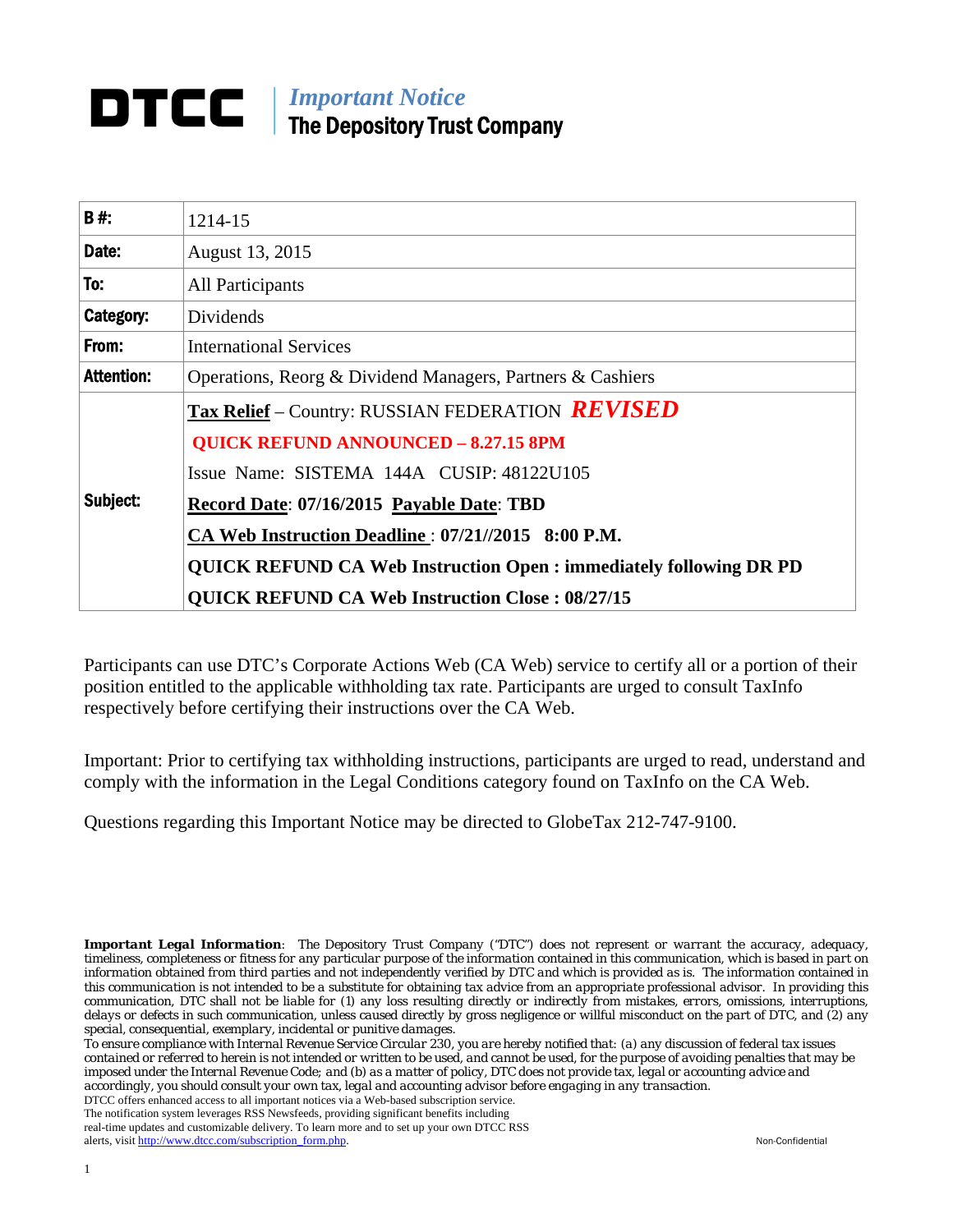## **Deutsche Bank Trust Company Americas**

# **Deutsche Bank**

## **QUICK REFUND ANNOUNCED – 8.27.15 8PM**

**SISTEMA 144A** has announced a dividend. Deutsche Bank acts as Depositary for the company's Depositary Receipt ("DR") program.

On DR Pay Date, all holders will have the opportunity to receive their full treaty benefits or 15% statutory withholding rate for nontreaty holders. All non-disclosed holders will receive this dividend net 15% statutory rate.

**Effective January 1, 2014** there are new requirements on obtaining withholding tax relief on Russian DRs. These new requirements are standardized and apply to any Russian DR with a record date after January 1, 2014.

In addition to these new requirements there are also **changes to withholding rates** for Depositary Receipts with a **Russian payable date after January 1, 2015.** 

| <b>DIVIDEND EVENT DETAILS</b>          |                      |  |  |  |
|----------------------------------------|----------------------|--|--|--|
| COUNTRY OF ISSUANCE                    | RUSSIAN FEDERATION   |  |  |  |
| <b>ISSUE</b>                           | SISTEMA 144A         |  |  |  |
| CUSIP#                                 | 48122U105            |  |  |  |
| <b>DEPOSITARY</b>                      | <b>DEUTSCHE BANK</b> |  |  |  |
| DR RECORD DATE                         | <b>JULY 16, 2015</b> |  |  |  |
| DR PAY DATE                            | TBD                  |  |  |  |
| DR GROSS DIVIDEND<br>RATE ON PAY DATE  | <b>TBD</b>           |  |  |  |
| ORD GROSS DIVIDEND<br>RATE ON PAY DATE | $0.47$ RUB           |  |  |  |
| RATIO                                  | 20 ORD : 1 DR        |  |  |  |
| NON-DISCLOSURE WHT<br>RATE             | 15%                  |  |  |  |

The punitive withholding rate of 30% that existed on Russian DRs with payable dates from January 1, 2014 – December 31, 2014 was abolished and the new maximum withholding rate is the statutory rate of 15%.

Deutsche Bank is required to provide beneficial holder residency disclosure on an aggregate basis. This disclosure includes:

a) Country of tax residence and entity type for a Double Tax Treaty Rate claim,

**OR** 

b) Country of tax residence and entity type for the Statutory Rate (15% withholding)

Participants that choose not to disclose the country of tax residence and entity type will receive their dividend less 15% withholding tax as the default rate. At the time this notice went to publication there were no penalties in Russian law for DR holders in the case of non-disclosure.

Participants can use DTC's Corporate Actions Web (CA Web) instructions tab to certify all or a portion of their position entitled to the applicable withholding tax rate. Use of these instruction methods will permit entitlement amounts to be paid through DTC. By electing, Participants agree to the Agreements, Representations and Indemnification contained in this notice.

### **PLEASE NOTE THAT THERE IS POTENTIAL FOR AUDIT ON YOUR DISCLOSED SHARES:**

The Russian tax authorities may audit the beneficial holders claiming through this process for up to three calendar years after dividends payment. At a minimum audits may require an original, apostilled, certificate of residency with specific language regarding tax treaties between Russian and the country of residence. This could be for any individual or entity that elects for the statutory rate, or is eligible and elects for the DTT rate, under the treaty between the country of residence and the Russian Federation. The documents in a foreign language should be translated into Russian and the translation needs to be approved by a public notary. There is a 3 month period to provide audit documentation to the authorities with a possibility for a 3 month extension. Please note the Russian tax authorities maintain the right to request additional information and/or forms at any time and from time to time. Participants and beneficial holders will be responsible and liable for any tax relief, penalties, and for maintenance and provision of all supporting mater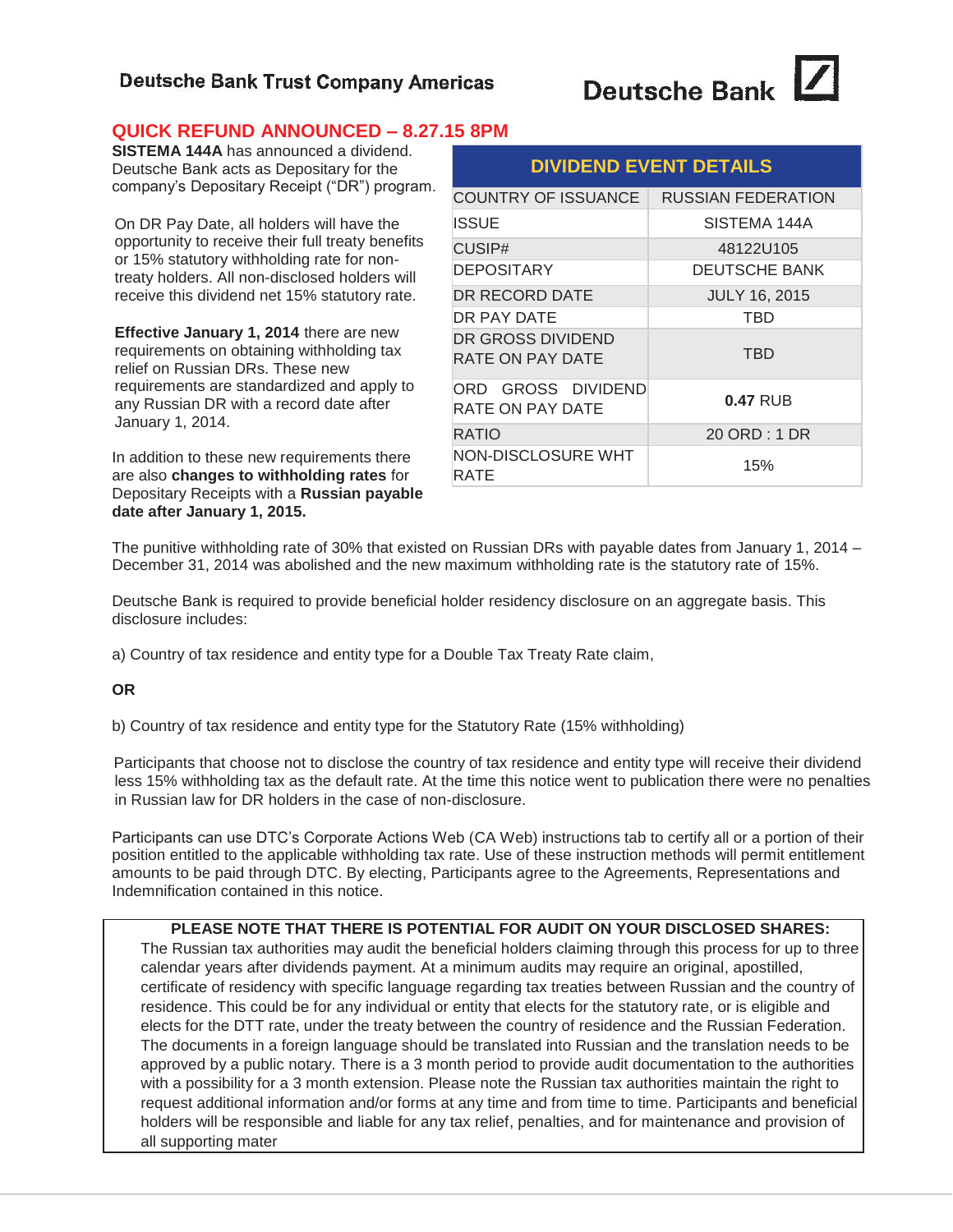| <b>CHARGES &amp; DEADLINES</b>                                                         |                                                           |                                 |                                                                            |                                                                                                                  |                                                                                        |  |
|----------------------------------------------------------------------------------------|-----------------------------------------------------------|---------------------------------|----------------------------------------------------------------------------|------------------------------------------------------------------------------------------------------------------|----------------------------------------------------------------------------------------|--|
| <b>FILING METHOD</b>                                                                   | <b>BATCH</b>                                              | <b>PAYMENT</b><br><b>METHOD</b> | <b>WITHHOLDING</b><br><b>TAX RELIEF</b><br><b>PROCESSING</b><br><b>FEE</b> | <b>MINIMUM</b><br><b>SERVICE</b><br><b>CHARGE PER</b><br><b>ENTITY AND</b><br><b>COUNTRY</b><br><b>DISCLOSED</b> | <b>FINAL</b><br><b>SUBMISSION &amp;</b><br><b>ELECTION DEADLINE</b><br>(ALL TIMES EST) |  |
| <b>RELIEF AT</b><br><b>SOURCE</b>                                                      | PAYMENT ON DR PAY<br><b>DATE</b>                          | <b>VIA DTC</b>                  | \$0.005 per DR                                                             | <b>NONE</b>                                                                                                      | JULY 21, 2015 8PM                                                                      |  |
| <b>QUICK REFUND</b>                                                                    | <b>IMMEDIATELY</b><br><b>FOLLOWING PAY</b><br><b>DATE</b> | <b>VIA DTC</b>                  | \$0.005 per DR                                                             | <b>NONE</b>                                                                                                      | AUGUST 27, 2015 8PM                                                                    |  |
| NOTE: ALL DOCUMENTATION MUST BE SUBMITTED TO GLOBETAX BY THE DEADLINE EXPRESSED ABOVE. |                                                           |                                 |                                                                            |                                                                                                                  |                                                                                        |  |

**SUBMISSIONS WITHOUT SIGNED DOCUMENTATION WILL NOT BE PROCESSED.** 

## **PROCESS STEPS**

- Go to https://esp.globetax.com/ and disclose your holders by
	- Country of Residence
	- Entity Type (either legal entity or individual)
- Sign the ESP generated cover letter and summary (Exhibits A & B respectively for manual submission)
- Mail signed originals into GlobeTax **(PDF copies must be received by deadline date with originals in route at the time of deadline)**
- Use the ESP generated share summary at maximum rate as per treaty to complete your elections at DTC's CA Web

**IMPORTANT: TO RECEIVE YOUR DIVIDEND WITH MAXIMUM RATE AS PER TREATY YOU MUST BOTH COMPLETE THE DISCLOSURE TO GLOBETAX AND A CORRESPONDING CA WEB CERTIFICATION AT DTC.**

# **ESP** Electronic Submission Portal

**Deutsche Bank Trust Company Americas offers ESP powered by GlobeTax, an electronic withholding tax submission system. This system allows for the secure and simplified transfer of share data from the Participant to Deutsche Bank Trust Company Americas and creates applicable documentation on the Participant's behalf. Submit the data online through the web site below, print out the document on letterhead, sign, and mail to Deutsche Bank Trust Company Americas / GlobeTax.** 

**These claims should be submitted through the following website. (Requires a one-time registration)** 

## **https://esp.globetax.com/**

**Please contact Leann Maurice at 1-212-747-9100 if you have any questions about this process.**

powered by **GLOBETAX**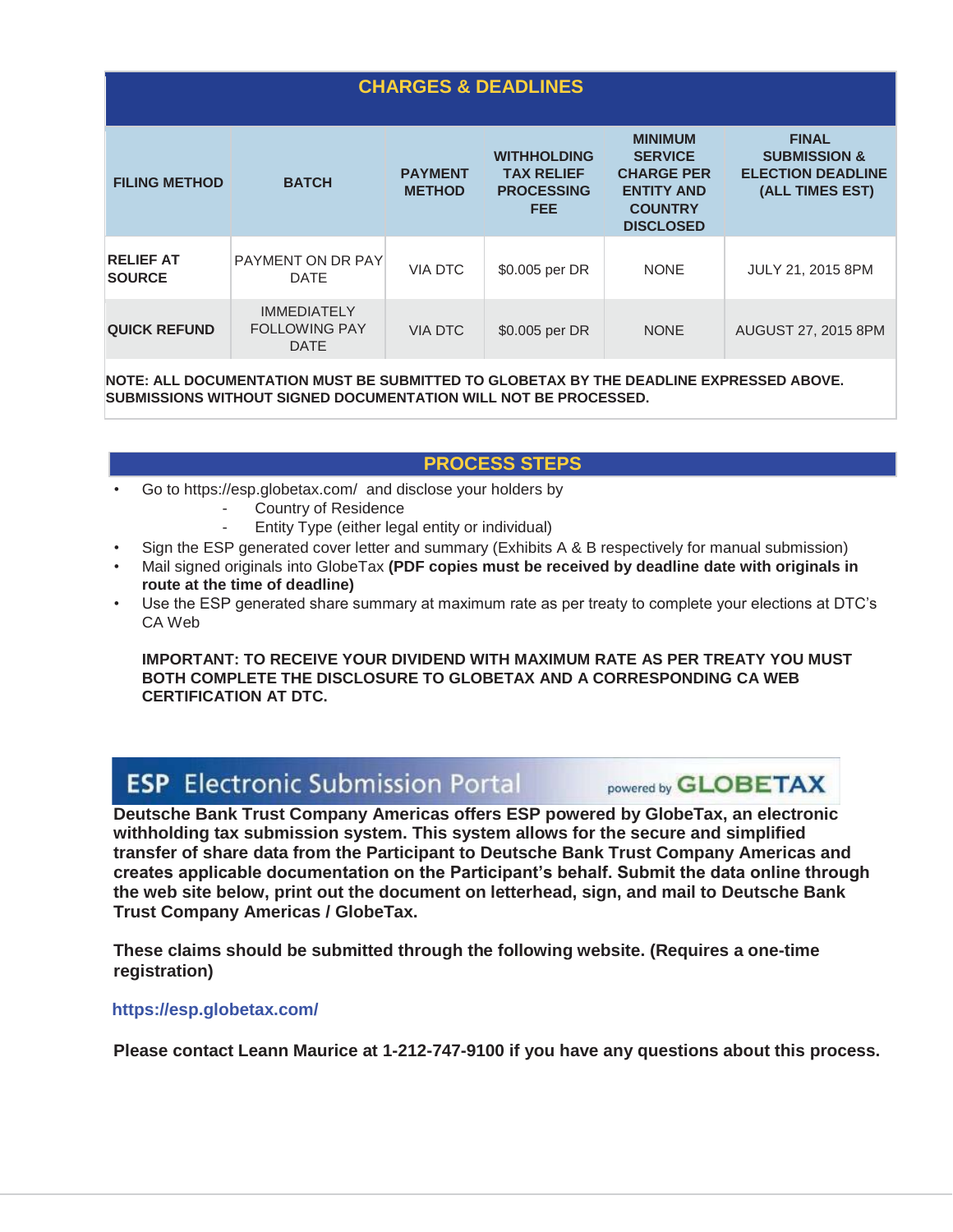## **ELIGIBILITY MATRIX FOR RELIEF AT SOURCE / QUICK REFUND**

| <b>RATE DESCRIPTION</b>                                             | <b>RECLAIM</b><br><b>RATE</b> | <b>ELIGIBLE RESIDENTS</b>                                                                                                                                                                                                                                                                                                                                                                                                                                                                                                    | <b>DOCUMENTATION REQUIRED</b>                                |
|---------------------------------------------------------------------|-------------------------------|------------------------------------------------------------------------------------------------------------------------------------------------------------------------------------------------------------------------------------------------------------------------------------------------------------------------------------------------------------------------------------------------------------------------------------------------------------------------------------------------------------------------------|--------------------------------------------------------------|
| <b>NON - DISCLOSURE/ STATUTORY</b><br><b>WITHHOLDING RATE - 15%</b> | 0%                            | Non-Disclosed Countries                                                                                                                                                                                                                                                                                                                                                                                                                                                                                                      | <b>NONE</b>                                                  |
| <b>DISCLOSED STATUTORY</b><br><b>WITHHOLDING RATE-15%</b>           | $0\%$                         | Disclosed holders of DTT Countries not<br>applying for DTT rates<br><b>OR</b><br>Disclosed holders of Non DTT<br>Countries                                                                                                                                                                                                                                                                                                                                                                                                   | ESP GENERATED COVER LETTER & ESP<br><b>GENERATED SUMMARY</b> |
| <b>RUSSIAN TAX RATE - 13%</b>                                       | 2%                            | A Disclosed and applying for the tax<br>rate of:<br><b>Russian Federation</b>                                                                                                                                                                                                                                                                                                                                                                                                                                                | ESP GENERATED COVER LETTER & ESP<br><b>GENERATED SUMMARY</b> |
| DTT - 12%                                                           | 3%                            | Disclosed and applying for DTT rate of :<br>Finland                                                                                                                                                                                                                                                                                                                                                                                                                                                                          | ESP GENERATED COVER LETTER & ESP GENERATED<br><b>SUMMARY</b> |
| DTT - 10%                                                           | 5%                            | Albania, Armenia, Azerbaijan, Belgium,<br>Botswana, Chile, China, Croatia,<br>Cyprus, Czech Republic, Denmark,<br>Egypt, Greece, Hungary, India, Iran,<br>Ireland, Israel, Italy, Kazakhstan,<br>Democratic People's Republic of Korea,<br>Republic of Korea, Kyrgyzstan, Latvia,<br>Lebanon, Lithuania, Malta, Macedonia,<br>Mexico, Moldova, Mongolia, Morocco,<br>Namibia, Norway, Poland, Singapore,<br>Slovakia, Slovenia, Tajikistan, Turkey,<br>Turkmenistan, United Kingdom, United<br>States of America, Uzbekistan | ESP GENERATED COVER LETTER & ESP GENERATED<br><b>SUMMARY</b> |
| <b>FAVORABLE - 5%</b>                                               | 10%                           | Disclosed and applying for DTT rate of<br>Kuwait, Qatar, Saudi Arabia                                                                                                                                                                                                                                                                                                                                                                                                                                                        | ESP GENERATED COVER LETTER & ESP GENERATED<br><b>SUMMARY</b> |

NOTE: THERE ARE SOME COUNTRIES WITH DOUBLE TAXATION TREATIES WITH THE RUSSIAN FEDERATION THAT HAVE MULTIPLE WITHHOLDING RATES. THE LOWER RECLAIM RATE APPLIES TO THE AT SOURCE AND QUICK REFUND PROCESS. THE HIGHER RATES GENERALLY APPLY TO CONDITIONAL SITUATIONS (I.E. HOLDING A MINIMUM AMOUNT OF OUTSTANDING SHARES OR A SPECIAL ENTITY TYPE). THESE CONDITIONAL TAX RATES WILL NEED TO BE APPLIED FOR DURING A STANDARD REFUND PROCESS. FOR MORE INFORMATION PLEASE CONTACT GLOBETAX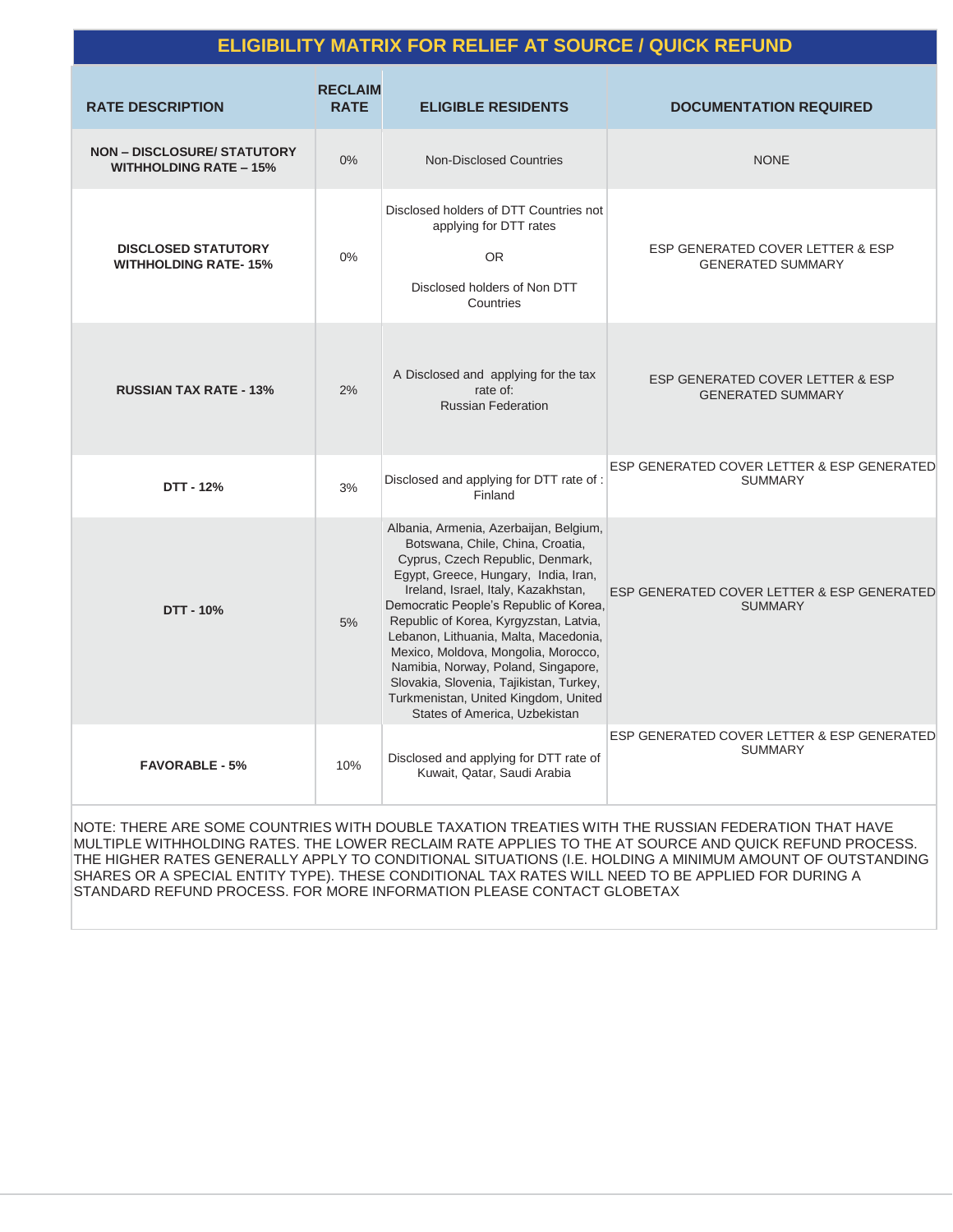# **DESCRIPTION OF VARIOUS DOCUMENTATION**

| <b>DOCUMENT NAME</b>                               | <b>DESCRIPTION</b>                                                                                                       |          | <b>ORIGINAL/COPY SIGNATURE REQUIREMENT</b> |
|----------------------------------------------------|--------------------------------------------------------------------------------------------------------------------------|----------|--------------------------------------------|
| <b>COVER LETTER</b><br>(EXHIBIT A)                 | AGREEMENT TO DISCLOSE<br>INFORMATION TO DEUTSCHE BANK/<br><b>GLOBETAX FOR RELEVANT SECURITY</b>                          | ORIGINAL | <b>PARTICIPANT</b>                         |
| <b>DISCLOSURE</b><br><b>SUMMARY</b><br>(EXHIBIT B) | SUMMARY OF SHARES HELD BY<br>COUNTRY OF RESIDENCE AND HELD<br>BY ENTITY TYPE. FORM IS TO BE<br>POPULATED WITH DR AMOUNTS | ORIGINAL | <b>NONE</b>                                |

| <b>CONTACT DETAILS</b>     |                                   |  |  |  |
|----------------------------|-----------------------------------|--|--|--|
| PRIMARY CONTACT            | <b>GINA GIANNOU</b>               |  |  |  |
| DOMESTIC PHONE (U.S.)      | 1-800-876-0959                    |  |  |  |
| DOMESTIC FAX (U.S.)        | 1-866-888-1120                    |  |  |  |
| <b>INTERNATIONAL PHONE</b> | 1-212-747-9100                    |  |  |  |
| <b>INTERNATIONAL FAX</b>   | 1-212-747-0029                    |  |  |  |
| <b>EMAIL ADDRESS</b>       | <b>GINA GIANNOU @GLOBETAX.COM</b> |  |  |  |
| <b>COMPANY</b>             | <b>DEUTSCHE BANK / GLOBETAX</b>   |  |  |  |
| <b>STREET ADDRESS</b>      | 90 BROAD STREET 16TH FLOOR        |  |  |  |
| CITY/STATE/ZIP             | NEW YORK, NY 10004                |  |  |  |
| <b>ADDITIONAL CONTACTS</b> | WONJAE LEE                        |  |  |  |

| <b>FREQUENTLY ASKED QUESTIONS (FAQs)</b> |                                                                                                                                                                                                                                  |  |  |  |
|------------------------------------------|----------------------------------------------------------------------------------------------------------------------------------------------------------------------------------------------------------------------------------|--|--|--|
| <b>GENERAL QUESTIONS</b>                 |                                                                                                                                                                                                                                  |  |  |  |
| <b>QUESTION</b>                          | <b>ANSWER</b>                                                                                                                                                                                                                    |  |  |  |
| DO I NEED TO PROVIDE A 6166 OR A COR?    | NO, ONLY ESP GENERATED FORMS WILL BE REQUIRED BY<br><b>GLOBETAX DURING THE DISCLOSURE PROCESS. HOWEVER,</b><br>YOUR SHARES ARE SUBJECT TO AN AUDIT WHERE A<br>6166/COR MAY BE REQUESTED OF YOU BY RUSSIAN<br><b>AUTHORITIES.</b> |  |  |  |
| IS IT REQUIRED TO USE ESP TO DISCLOSE?   | NO, IF YOU ARE NOT ABLE TO UTILIZE THE ESP<br>SYSTEM PLEASE REFER TO THE EXHIBITS AT THE END OF<br>THIS NOTICE.                                                                                                                  |  |  |  |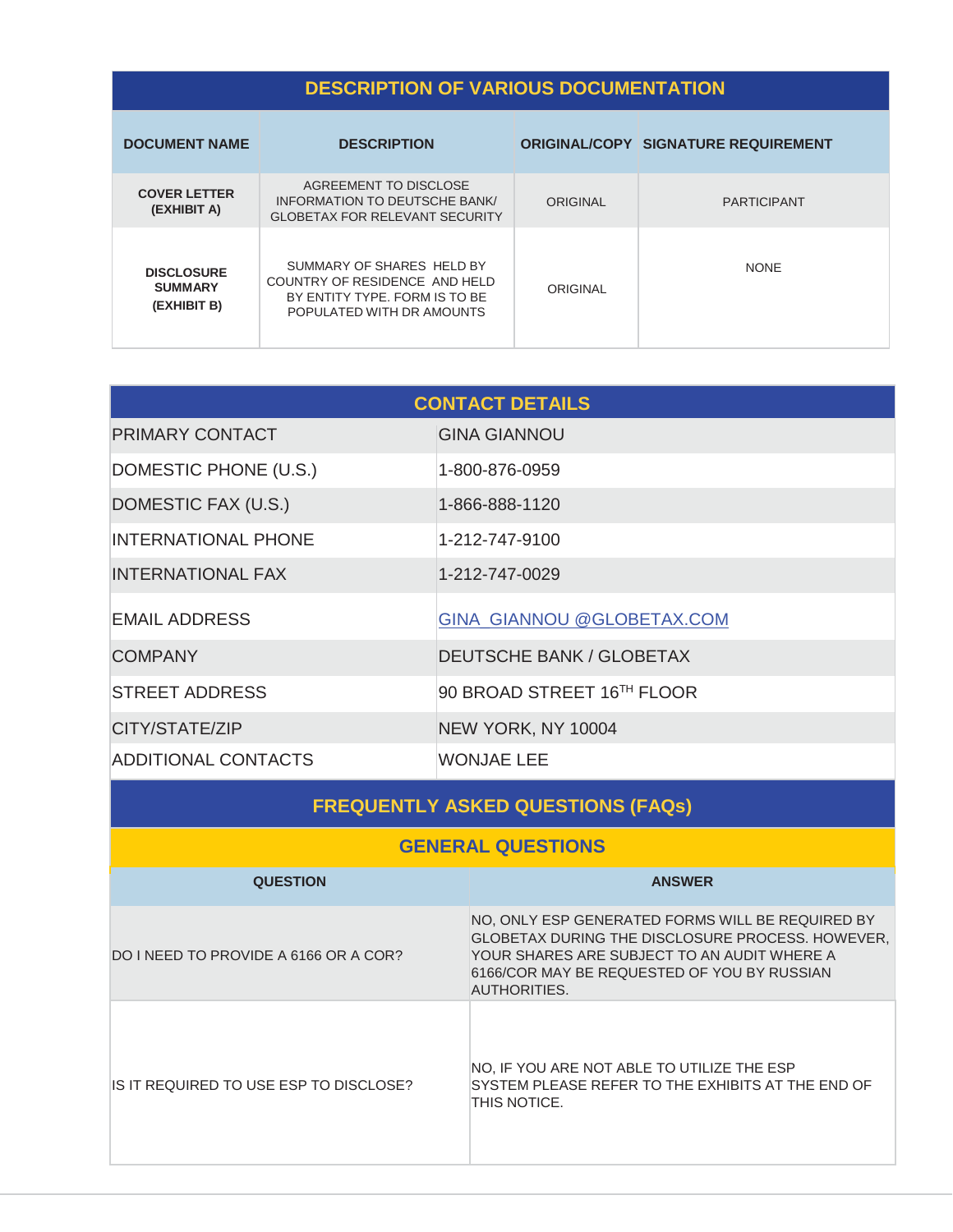## **FREQUENTLY ASKED QUESTIONS (FAQs) CONT.**

|  |  | <b>GENERAL QUESTIONS</b> |
|--|--|--------------------------|
|  |  |                          |

| <b>QUESTION</b>                                                                                                                                          | <b>ANSWER</b>                                                                                                                                                                                                                                                                                          |
|----------------------------------------------------------------------------------------------------------------------------------------------------------|--------------------------------------------------------------------------------------------------------------------------------------------------------------------------------------------------------------------------------------------------------------------------------------------------------|
| WHAT HAPPENS IF I CANNOT COMPLETE MY<br>DISCLOSURE BY THE RELIEF AT SOURCE<br>DEADLINE?                                                                  | THERE IS AN OPPORTUNITY FOR QUICK REFUND<br>SUBMISSION IMMEDIATELY FOLLOWING THE DR PAY DATE.                                                                                                                                                                                                          |
| IS THERE A DIFFERENCE BETWEEN THE RELIEF AT<br>SOURCE AND QUICK REFUND?                                                                                  | THE PROCESS STEPS ARE THE SAME FOR BOTH<br>PROCESSES. HOWEVER, THE RELIEF AT SOURCE<br>PERIOD IS SHORTER AND INVOLVES PAYMENT OF YOUR<br>DIVIDEND WITH TAX RELIEF ON PAY DATE.<br>THE QUICK REFUND IS A LONGER PERIOD FOR SUBMISSION<br>AND WILL INVOLVE PAYMENT OF YOUR TAX RELIEF AFTER<br>PAY DATE. |
| IS THERE AN OPPORTUNITY FOR STANDARD<br>REFUND?                                                                                                          | AT THE MOMENT THIS NOTICE WAS PUBLISHED<br>THERE IS NO DEFINED STANDARD REFUND PROCESS.<br>PLEASE CONTACT GLOBETAX FOR ADDITIONAL<br><b>INFORMATION.</b>                                                                                                                                               |
| FOR 15% WITHHOLDING EVEN IF THE COUNTRY OF RESIDENCE THAT WISH TO DISCLOSE OWNERSHIP<br><b>RESIDENCE HAS A DTT.</b>                                      | IS IT POSSIBLE FOR ME TO DISCLOSE THE SHARES YES. YOU MAY INDICATE THE SHARES BY COUNTRY OF<br>RESIDENCY, BUT NOT OBTAIN TREATY BENEFITS.                                                                                                                                                              |
| IS IT POSSIBLE TO DISCLOSE SHARES FOR AN<br>EXEMPT RATE, A RATE OF 0% WITHHOLDING?                                                                       | A PARTICIPANT MAY SUBMIT FOR A QUALIFYING EXEMPT<br>ENTITY BUT DEUTSCHE BANK/ GLOBETAX SERVICES<br>CANNOT GUARANTEE THE PAYMENT OF SAID EXEMPTION.<br>FOR ADDITIONAL INFORMATION, POTENTIAL TO RECLAIM,<br>AND SUBMISSION REQUIREMENTS PLEASE CONTACT<br><b>GLOBETAX.</b>                              |
| CAN RESIDENTS OF A DTT COUNTRY WITH AN<br>ENTITY TYPE CONSIDERED TRANSPARENT<br>DISCLOSE THEIR SHARES TO RECEIVE THE<br>DIVIDEND AT THE TAX TREATY RATE? | THE SHARES OF TRANSPARENT ENTITIES SHOULD BE<br>DISCLOSED AT THE UNDERLYING HOLDER LEVEL. ALWAYS<br>CHECK THE SPECIFICS OF THE RELEVANT TAX TREATY TO<br>ENSURE YOU ARE PROPERLY DISCLOSING THE SHARES OF<br>THE ENTITY AND COUNTRY OR RESIDENCE WITH RESPECT<br>TO THE RUSSIAN FEDERATION.            |
| FILED DIRECTLY TO THEM BY BENEFICIAL<br>OWNERS?                                                                                                          | DEUTSCHE BANK / GLOBETAX ONLY ACCEPTS<br>WILL DEUTSCHE BANK /GLOBETAX ACCEPT CLAIMS CLAIMS FILED BY THE DTC PARTICIPANT WHO HELD<br>THE SECURITIES THROUGH DTC AND ONLY TO THE EXTENT<br>THAT THE DTC PARTICIPANT HAS REPORTED THESE<br>HOLDINGS TO US AS VALID.                                       |

**All tax information contained in this Important Notice is based on a good faith compilation of information obtained from multiple sources. The information is subject to change. In the event that local market rules, whether implemented by a local agent or a Tax Authority, conflict with the information provided in the important notice, either prior to or after publication, the local market rules will prevail.**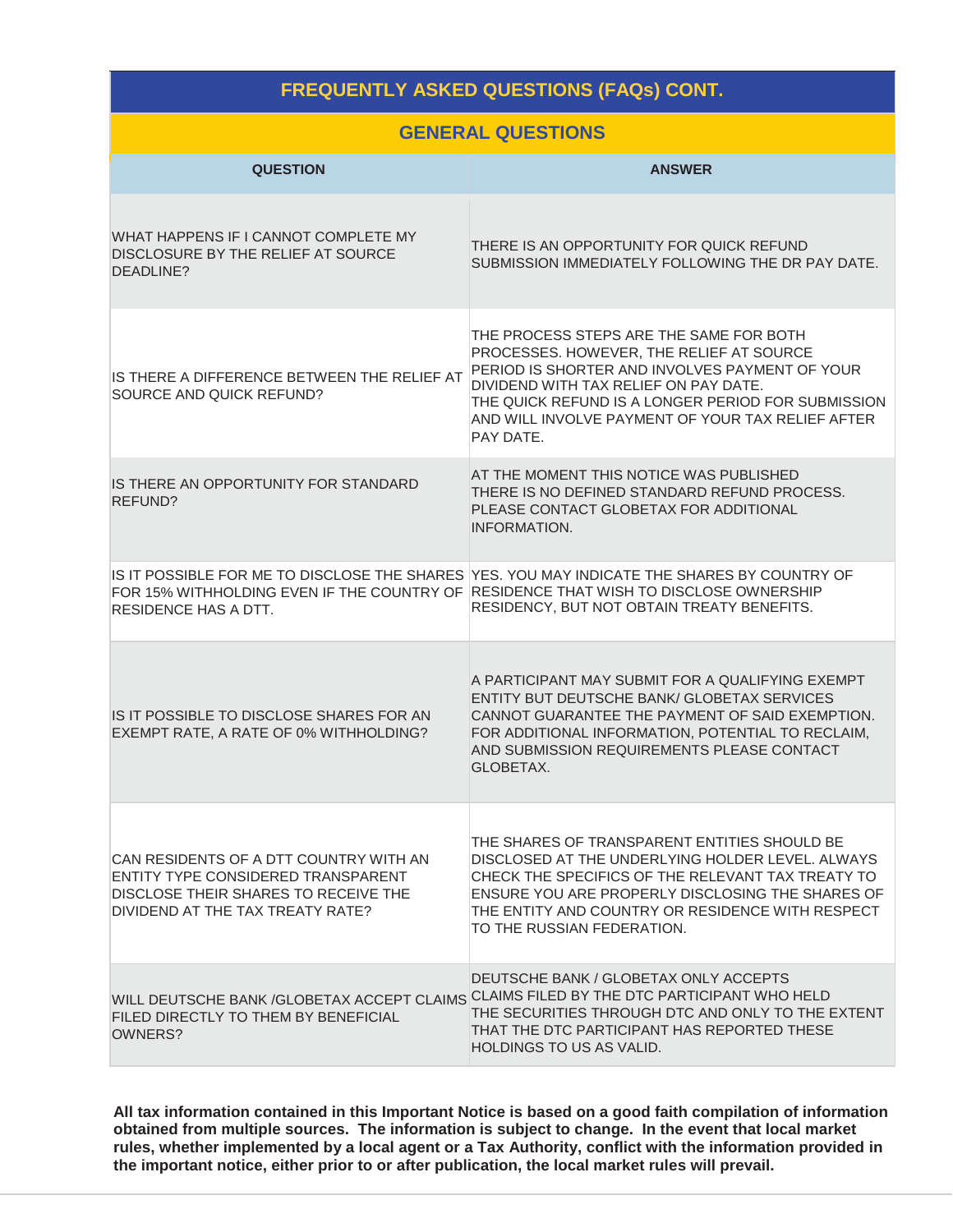#### EXHIBIT A: COVER LETTER – THIS DOCUMENT MUST BE PREPARED ON THE LETTERHEAD OF THE APPLICANT

## Date: **(Date of Filing)**

*DEUTSCHE BANK TRUST COMPANY AMERICAS/ GLOBETAX 90 Broad Street – 16th Floor New York, NY 10004-2205 Attn: Depositary Services – Russian Federation* 

We, **(Participant)**, also identified as participant number **(Registered DTC**#), hereby state that the below respective amount of DRs were held on the DR record date of **(RD 16/07/2015)** for the security **(SISTEMA 144A) (CUSIP: 48122U105)**. The ratio is **(2)** DR to **(1)** Ordinary Shares. The information is as follows:

We would like to apply for tax rate based on the following information:

#### SEE ATTACHED BREAKDOWN

*We certify that to the best of our knowledge the individual beneficial owners are eligible for the preferential rates as stated herein and we declare that we have performed all the necessary due diligence to satisfy ourselves as to the accuracy of the information submitted to us by these* beneficial owners.

#### **PLEASE NOTE THAT THERE IS THE POTENTIAL FOR AUDIT ON YOUR DISCLOSED SHARES:**

Russian authorities may audit the electing participants and their beneficial owners for up to three calendar years after the dividend payment. At a minimum, audits may require an original certificate of tax residency with specific language for any individual or entity that elects for a favorable rate of or exclusion from withholding tax. Such certificate of residence must be (i) dated as of a date prior to, and remain current and valid as of, the payment date of the dividend or distribution in respect of which a favorable rate or exclusion from withholding tax is claimed, (ii) attested by the competent authority of the country in which the beneficial owner resides and (iii) contain a consular attestation or apostille. There is expected to be a three (3) month period to provide audit documentation to the authorities with the possibility of a three (3) month extension. Please note the Russian authorities maintain the right to request additional information and/or forms at any time and from time to time. Participants and beneficial owners (i) acknowledge and agree that they shall be responsible and liable for any tax relief and for any Russian withholding taxes or other taxes or charges levied on income, payments or other distributions attributable to the DSs and/or the underlying shares (collectively, "Russian Taxes") and (ii) undertake to maintain and provide all supporting materials at all times upon request, including in the event of an audit.

In consideration of the services provided by Deutsche Bank Trust Company Americas and/or Deutsche Bank AG contemplated hereby and the assistance provided by the issuer of the shares underlying the DSs (the "Issuer"), we agree to indemnify, defend and hold Deutsche Bank Trust Company Americas, Deutsche Bank AG, the Issuer, and each of their respective affiliates, agents, advisors, directors, officers and employees harmless from and against any and all losses, liabilities, taxes, claims, judgments, proceedings, actions, damages, fines or penalties and any costs or expenses of any kind whatsoever (including, without limitation, any fees and expenses of counsel), arising out of or relating to this document or to any information provided by the undersigned in or in connection with this document including, without limitation, (i) any failure to provide any certificate(s) of tax residency or any other documentation or information certifying or otherwise pertaining to the eligibility of any beneficial owner for claims of reduction of or exclusion from Russian Taxes, (ii) any failure or alleged failure on the part of the undersigned or any beneficial owner to pay or cause to be paid the required amount of Russian Taxes (as determined by the applicable Russian authority) in respect of any dividend or distribution, and (iii) any claims asserted by a Russian taxing or governmental authority or any other party arising out of such failure or alleged failure to pay.

Sincerely,

#### **(AUTHORIZED SIGNATURE)**

**NAME OF OFFICER AT PARTICIPANT INSTITUTION PARTICIPANT INSTITUION ADDRESS PHONE**